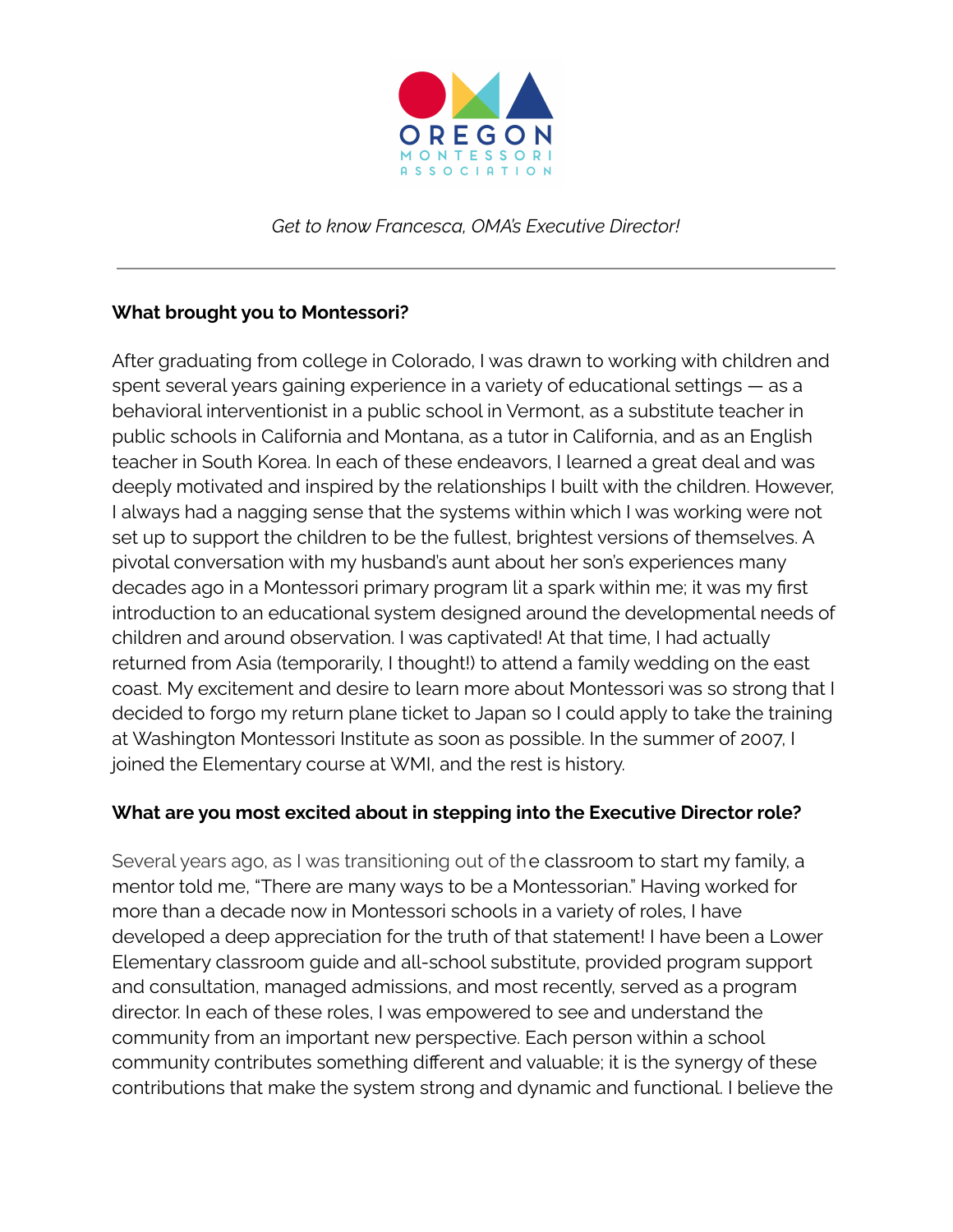same extends to the broader Montessori community of which we are all a part. We all have our own unique roles to play, and hopefully, by collaborating and supporting each other, we can create a whole that is stronger than the sum of its parts. I am excited that this role gives me the opportunity to see and understand our collective Montessori community from a broad new vantage point, and I am humbled to be in a position to nurture and serve the whole. I especially love visiting member schools. I have been so fortunate to have had the opportunity to observe in many Portland-area Montessori schools over the past decade, but I know there are still many schools, both locally and around the state, that I have yet to visit. I am eager to connect with and hear from Montessorians from all walks, in all roles, to better understand their perspectives, needs, challenges, and celebrations.

## **What do you think are the most pressing issues facing the Montessori community right now?**

Our collective time of living through a global pandemic has been incredibly challenging, to say the least. Montessori schools have had to adapt very quickly and be more flexible and resilient than perhaps they ever could have imagined! It has been beautiful to witness and hear countless stories of the dedication that schools have shown as they have navigated and overcome myriad obstacles in order to continue serving the children as well as possible. Of course, we know that not all schools survived the pandemic; sadly, several had to shut their doors. There are others that continue to struggle. Wherever schools are in their journey at this point, whether relatively thriving, just barely hanging on, or somewhere in between, I think the most pressing issue ahead of us is recalibrating in order to find or create a new normal as we collectively make our way out of the pandemic. That will be our first order of business. My hope is that with a combination of collaboration, creativity, advocacy, and patience, we will prevail and come out of this stronger, together.

## **What do you love about Oregon? What are some of your favorite places in Oregon?**

There is so much that I love about Oregon! The geography is astonishingly beautiful and varied. I suspect I could live here in Oregon for the rest of my life and never run out of new places to explore. Here in Portland, where I live, it is so green. Being around trees makes me happy, so I am grateful for all of the forested areas in and around our beautiful city. On the weekends, if I'm staying local, I love to hike in Tryon Creek, Forest Park, or Mount Tabor.